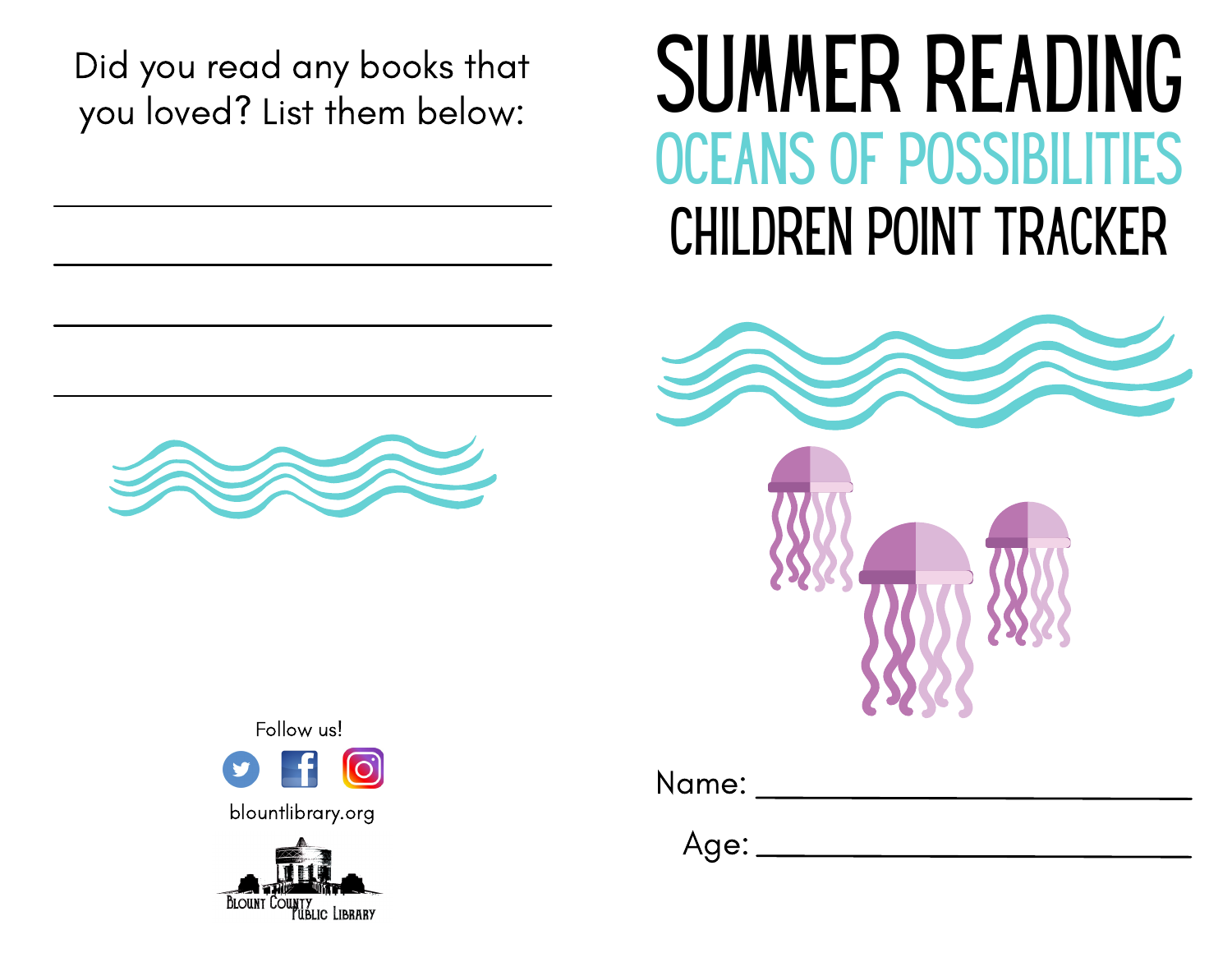Our Summer Reading Program is made possible by the generous support of the Blount County Friends of the Library. Check them out at bcfol.org

## Challenge Guidelines



Color in a sea creature every time you complete one of these activities:

- Read for 30 minutes
- Write a story, poem or skit
- Go for a nature walk or a hike
- Create visual art: a drawing, a painting, a sculpture, etc.
- Visit a museum, zoo or national park
- Play a game with family or friends

When your creatures are full, turn them into the Children 's Desk to win a prize.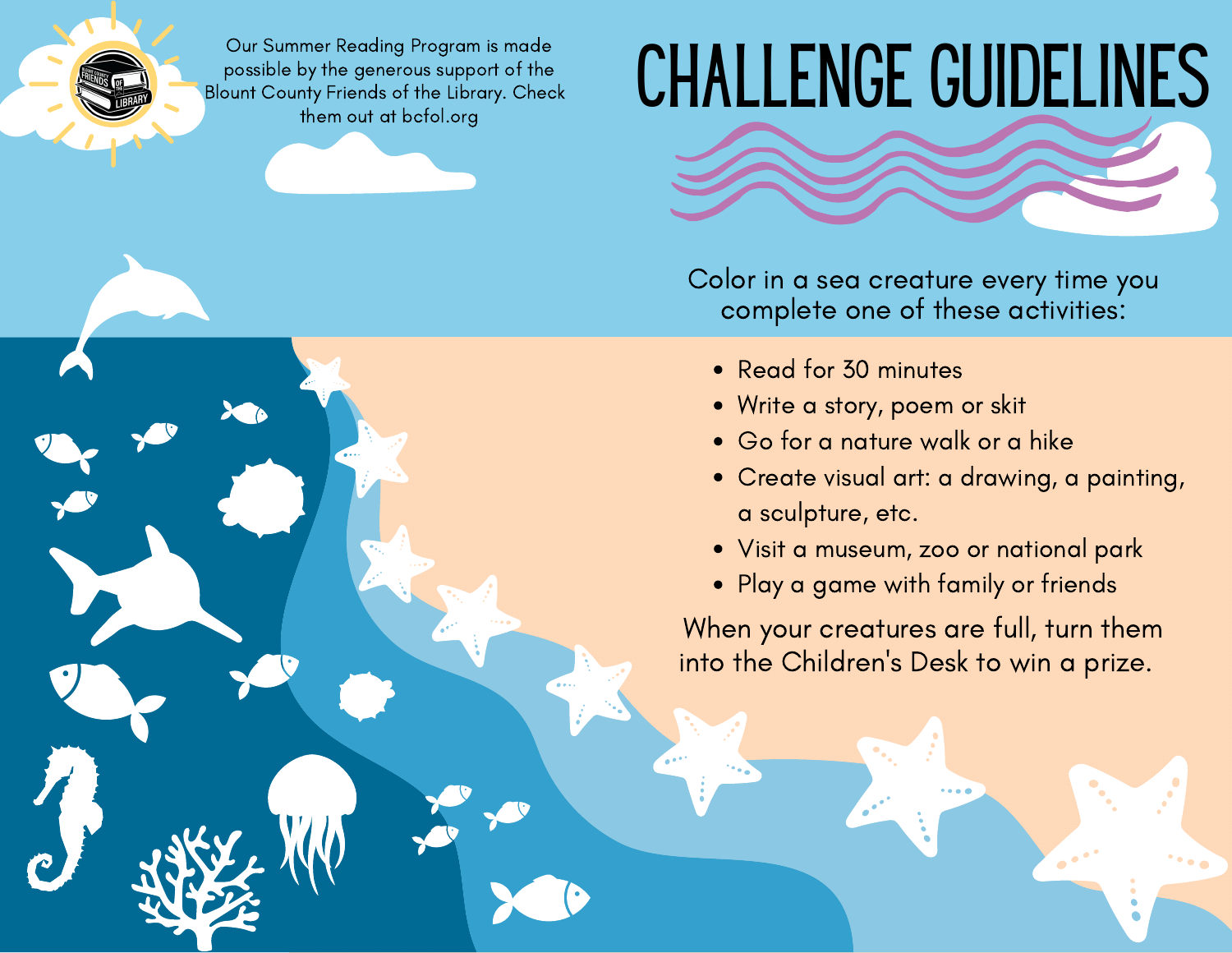Did you read any books that<br>you loved? List them below:

## SUMMER READING teen Point Tracker Oceans of Possibilities





blountlibrary.org



Name:

Age: